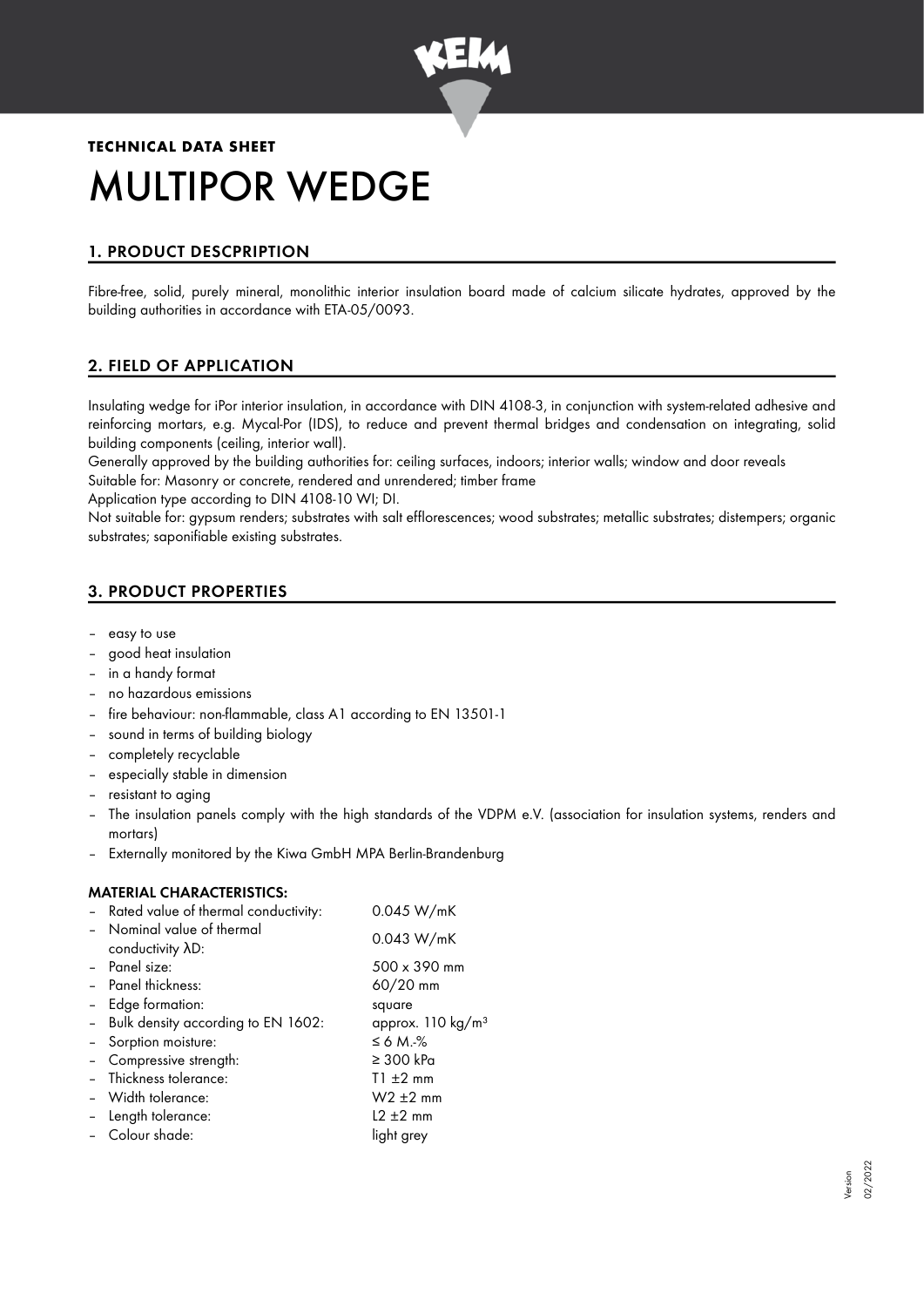## 4. APPLICATION INSTRUCTIONS

## SUBSTRATE PREPARATION:

The substrate must be strong, dry, clean, sound and free from adhesion-reducing residues and must not be too absorbent. The substrate must be suitable for a tension-resistant adhesion. Unevenness of up to 1 cm/m may be bridged. Larger unevenness must be mechanically levelled or by applying a render in accordance with DIN EN 998-1. Highly absorbent substrates must be sufficiently prewetted. Substrates containing gypsum as well as vapour-tight coatings, wallpapers or similar must be removed. Microbially infested substrates must be pretreated with KEIM Mycal-Fix and removed when wet (at least up to 0.5 m above the visible area) to minimize spore flight as far as possible. Appropriate protective measures, e.g. respiratory mask, must be observed. Pretreatment of the substrates with Mycal-Ex or Mycal-XO is recommended.

## APPLICATION CONDITIONS:

Ambient and substrate temperature during application and drying from ≥ 5 °C to ≤ 30 °C. Do not apply in direct sunlight or on sun-heated substrates. Protect surfaces from direct sun, wind and rain during and after application.

#### APPLICATION:

#### GLUING:

The panels are butted tightly and glued in a bond from bottom to top. Apply the system-specific adhesive mortar to the entire surface of the insulation panels, to the substrate, or to the insulation panels and the substrate using the floating-buttering method. Push the boards into place. At the edges of the building, the insulation panels are glued offset. For full-surface gluing, apply the system-specific adhesive mortar to the insulation panels and, if necessary, to the substrate using a 10 mm toothed trowel. Immediately float the insulation panels into the fresh mortar bed with slight pressure. General instruction with regard to gluing: Do not apply adhesive to the panel joints. Do not create an insulation panel joint over a joint in the substrate underneath. All connecting joints are made airtight with a joint sealing tape. An edge insulation strip must be inserted at the connection to floors and moisture-sensitive components. System supplements are also possible across systems with Multipor Wedge (insulation wedge), Multipor Reveal (reveal panel), Mycal-CS-Dämmkeil (insulation wedge) or Mycal-CS-Laibungsplatte (reveal panel).

#### DOWELING:

Check the adhesion of the insulation panels after at least 3 days. Insulation panels that are not bonded or damaged must be replaced. In the case of subsequent tiling work, the panels are additionally fastened through the mesh with suitable screw anchors and finished with another layer of Universalputz.

#### REINFORCEMENT:

After a sufficient setting time of the adhesive, apply the mixed, system-specific reinforcing mortar evenly to the insulation panels, preferably with a 10 mm toothed trowel. Embed the system-specific Glasfaser-Gittermatte (glass fibre mesh), overlap the edges by 10 cm and fill wet-in-wet with system-specific reinforcing mortar. The system-specific Glasfaser-Gittermatte should be embedded in the middle (layer thicknesses up to 6 mm) or in the upper third (layer thicknesses from 6 mm). Thickness of the reinforcement layer should be approx. 5 mm.

# 5. PACKAGING / TECHNICAL DATA

| <b>Panel size</b><br>[mm] | Panel<br>thickness<br>[mm] | Rated value thermal<br>conductivity [W/mK] | $m2$ per<br>bundle | <b>Pieces</b><br>per unit |
|---------------------------|----------------------------|--------------------------------------------|--------------------|---------------------------|
| $500 \times 390$          | 60/20                      | 0.042                                      | 95                 |                           |

## 6. STORAGE

| max. storage time       | <b>Storage conditions</b>         |
|-------------------------|-----------------------------------|
| no maximum storage time | drv<br>protect against weathering |